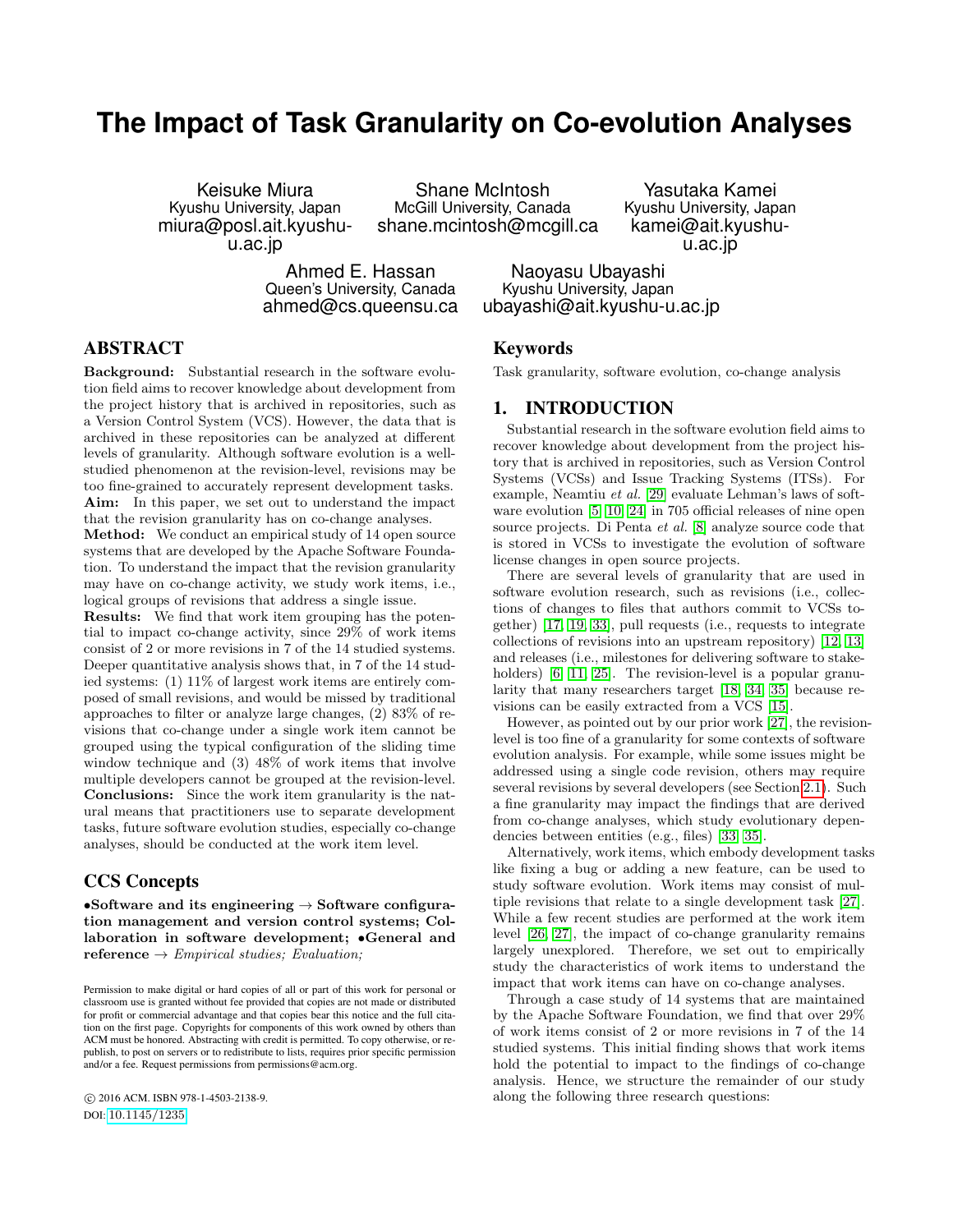### RQ1: How many different files are changed across the revisions of work items?

Motivation: If different files are modified across the revisions of work items, revision-level analysis may miss co-changing files by ignoring related revisions. Exploratory analysis: Analysis of only the first revision of work items would miss 2%-43% of the cochanged files in the studied systems.

Impact analysis: We find that 11% of the largest work items are entirely composed of small revisions (i.e., the revisions that contain a small number of co-changed files) in 7 of the 14 studied systems. These collections of small revisions would not be detected by filtering or analysis techniques that focus on the revision-level.

### RQ2: How much time elapses between the revisions of work items?

Motivation: If the time between revisions of a work item is too long, traditional revision-grouping techniques may not be able to discover their relationship. Exploratory analysis: At least 1 hour elapses between the revisions of 64% of the studied work items.

Impact analysis: In 7 of the 14 studied systems, 83% of related revisions cannot be grouped using the common sliding time window of 300 seconds.

#### RQ3: How many developers are involved across revisions of work item?

Motivation: Developers across different teams may need to collaborate in order to address a work item. Since revision grouping techniques will miss related revisions if they are submitted by different developers [\[22,](#page-9-16) [36\]](#page-9-17), we set out to study how often developers collaborate in order to address work items.

Exploratory analysis: 8%-41% of work items are modified by multiple developers in the studied systems. Impact analysis: In 7 of the 14 studied systems, traditional revision-grouping would miss revisions of 48% of work items that involve multiple developers.

Implications. Our results indicate that traditional techniques for grouping revisions (i.e., co-change analyses) may miss a variety of types of co-change that are visible at the work item level. Since work items are the natural means of separating development tasks, we recommend that future software evolution studies, especially co-change analyses, should be performed at the work item level.

Paper organization. The rest of the paper is organized as follows. Section [2](#page-1-1) provides background details about the different evolution granularities and situates this paper with respect to the related work. Section [3](#page-2-0) describes the design of our empirical study, while Sections [4](#page-2-1) and [5](#page-3-0) present the results. Section [6](#page-7-0) discloses the threats to the validity of our work. Finally, Sections [7](#page-8-3) draws conclusions.

# <span id="page-1-1"></span>2. BACKGROUND & RELATED WORK

### <span id="page-1-0"></span>2.1 Background

Software developers modify source code files to add new functionality and fix bugs. The modified files are recorded in a VCS. A popular unit of change is the revision, i.e., a change made to a file or collection of files that were submitted to a VCS together. However, as pointed out by our prior



<span id="page-1-2"></span>Figure 1: An example of the relation between revisions and work items.

work [\[27\]](#page-9-14), the revision-level is often too fine-grained to accurately depict a work item, which embodies a development task, such as fixing a bug or adding a new feature [\[26\]](#page-9-15). Several revisions may be required to address a single work item. For example, as shown in Figure [1,](#page-1-2) a developer 'X' changes files A and testA using one revision. On the other hand, a developer 'Y' changes file testB under revision R2 and file B under revision R3 even though the changes are related to the same work item.

Many software evolution studies are conducted at the revisionlevel. While these studies make important observations, revision-level analysis is not without limitations (e.g., granularity mismatch with development tasks). Figure [1](#page-1-2) shows that co-change analysis at the revision-level studies would detect that file A and testA have co-changed together. However, revision-level analysis would miss the co-change relationship between file B and testB because they are changed within different revisions. In the next section, we introduce related work and explain how revision-level analysis may impact the findings of the related work.

# 2.2 Related Work

Co-change coupling studies [\[1,](#page-8-4) [9,](#page-9-18) [14\]](#page-9-19) discover the groups of entities (e.g., files) that tend to change together. For example, Hassan and Holt [\[14\]](#page-9-19) apply association rule mining to version histories in order to predict how changes propagate among software modules. Alali et al. [\[1\]](#page-8-4) study the distance among co-changing entities and the age of co-change patterns in order to mitigate false positives in co-change activ-ity. Gîrba et al. [\[9\]](#page-9-18) detect groups of entities that change at the same time using concept analysis. These studies mine VCS data at the revision-level, and hence, may miss cochange relationships that are visible at the work item level.

Recently, researchers have also applied co-change analyses to study the use of software design patterns and antipatterns. For example, Mondal et al. [\[28\]](#page-9-20) apply co-change analyses to code clones (i.e., syntactic or semantic duplication of program logic)—a common anti-pattern in large software systems. Aversano et al. [\[4\]](#page-8-5) perform an empirical study on how design patterns are changed from release to release. Kim et al. [\[21\]](#page-9-21) study the role of API-level refactoring during software evolution. Similar to other co-change analyses, a work item level analysis for co-change studies that apply to software design would yield more complete results.

There are some studies on understanding the characteristics of source code changes. Hindle et al. [\[17\]](#page-9-3) study the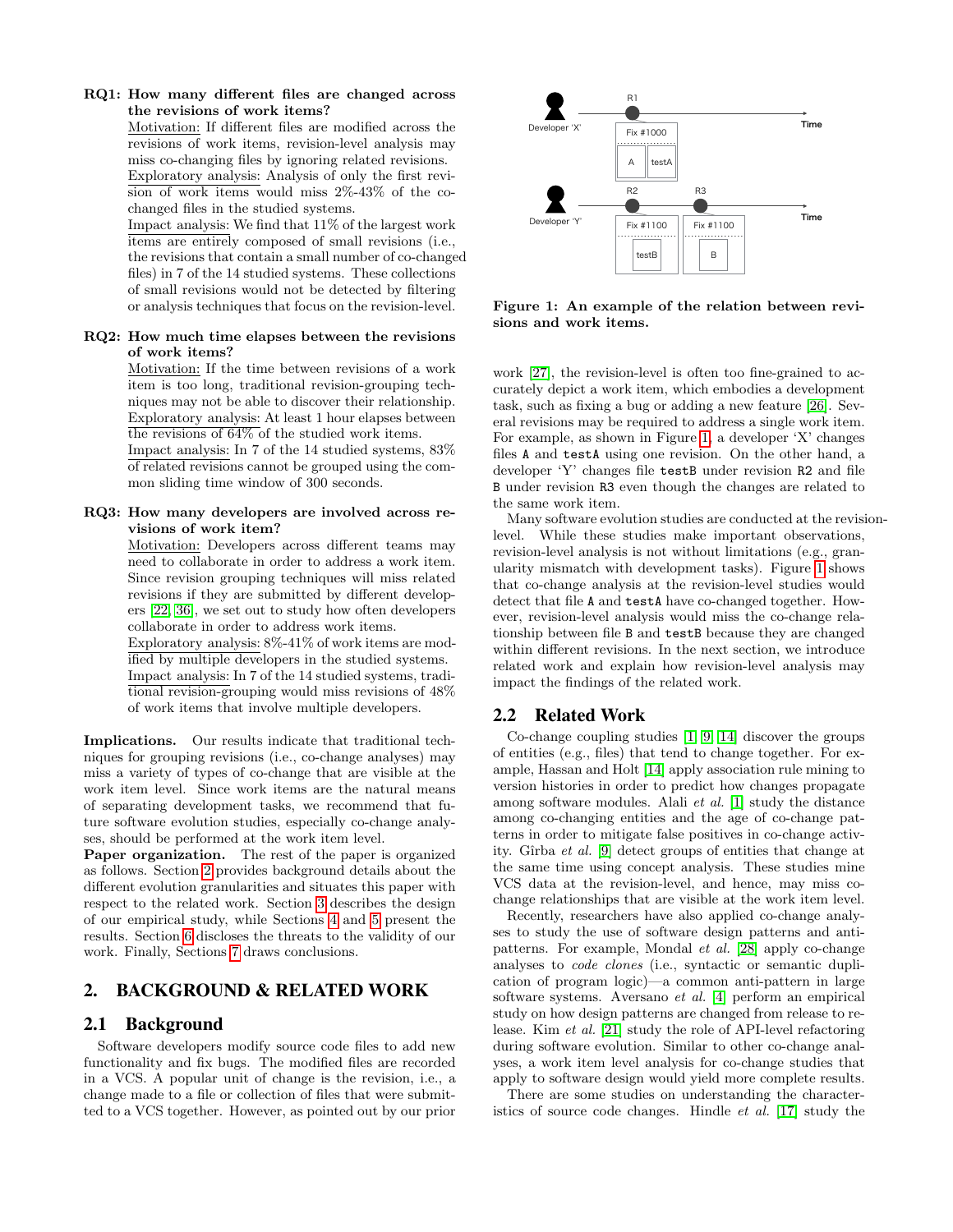rationale behind large commits (i.e., revisions that change a large number of files) by manually classifying large revisions in order to reveal whether or not large revisions are noise for software evolution analyses. Through analysis of 9 open source projects, they show that many large revisions perform fundamental development activities, such as merging branches, adding new features, and updating documentation. However, since this classification was performed on large revisions, it may miss large work items, which could appear as a collection of small revisions in the VCS history.

Recent work suggests that supplementary fixes, i.e., revisions that address an issue that was previously fixed, can impact software analyses. Through analysis of 3 open source projects, Park et al. [\[30\]](#page-9-22) show that supplementary fixes impact change recommendation systems based on code clone detection analysis. An et al. [\[2\]](#page-8-6) build accurate models to predict whether or not supplementary fixes will need to be re-opened. These findings further motivate our quantitative exploration of the impact that work items can have on co-change analyses.

In short, revision-level analysis may miss co-changing entities, since revisions do not depict complete development tasks. In this paper, we quantitatively explore the impact that work item grouping can have on co-change analyses.

### <span id="page-2-0"></span>3. CASE STUDY DESIGN

In this section, we provide our rationale for selecting our studied systems and describe how we group the revision data from VCSs into work items.

### 3.1 Studied Systems

We began our study with all of the systems that are maintained by the Apache Software Foundation (ASF)—a large and successful open source software community. We then identified the systems that use ITS by checking the list of systems in the ASF  $ITS<sup>1</sup>$  $ITS<sup>1</sup>$  $ITS<sup>1</sup>$  In total, we collected data from 119 systems that we found were using the ASF ITS. However, we identified two important criteria that needed to be satisfied in order for a system to qualify for our analysis:

- 1. System size. We want to perform a case study on large open source systems (i.e., systems that contain a large number of revisions) because we need plenty of change activity to avoid unstable results. In order to select an appropriate threshold for system size, Figure [2](#page-2-3) plots hypothetical threshold values of the number of revisions in a system against the number of surviving systems. In this study, we choose systems that have more than 4,000 revisions because we retain 42% of all systems, while removing plenty of small systems.
- 2. ITS usage. We want to study systems that have a large number of revisions that include work item IDs and frequently use an ITS in their day-to-day development. Figure [3](#page-2-4) plots hypothetical threshold values of the percentage of revisions that include a work item ID. Since there does not appear to be a knee in the threshold plot, we choose the systems that include work item IDs in 50% of all of their revisions.



<span id="page-2-3"></span>Figure 2: Threshold plot using system size.



<span id="page-2-4"></span>Figure 3: Threshold plot using the amount of use of an ITS.

Surviving systems. Table [1](#page-3-1) provides an overview of the 14 Apache systems that satisfy our criteria for analysis. All 14 systems use the Git VCS. Accumulo is a high performance data storage and retrieval system. Ambari is a system for managing and monitoring Hadoop clusters. Camel is a rule-based routing and mediation engine in a variety of domain-specific languages. Hbase is a distributed and scalable Hadoop database. Hive provides a mechanism for interactive SQL queries over big data in Hadoop. Jackrabbit is a content repository, which stores, manages and serves the digital content. OpenJPA is a Java persistence tool that is used in lightweight frameworks, such as Tomcat and Spring. Qpid develops the messaging systems for AMOP, which is an open Internet protocol for sending and receiving messages. Sling is a framework for developing REST-based web applications. Stanbol provides a set of components for semantic content management (e.g., knowledge models).

### <span id="page-2-5"></span>3.2 Work Item Aggregation

We group revisions into work items using the commit messages of each revision. When developers modify files to address an issue and submit the changes to a VCS, they record the addressed work item ID in the message of the revision.

Similar to a previous study [\[19\]](#page-9-4), we identify work item IDs using the /PROJECT\_NAME.? $(\dagger)$ /i regular expression (e.g., Accumulo-1000, Accumulo:1000 ). We use /PROJECT\_NAME.?  $(\dagger)$ [\.\-]\d/i to exclude the patterns that are likely to be a version number (e.g., AMBARI1.3.1). We group revisions that reference the same ID under one work item [\[31\]](#page-9-23).

# <span id="page-2-1"></span>4. PRELIMINARY STUDY OF WORK ITEM DISTRIBUTION

Motivation. To understand the potential impact that work item grouping may have on co-change activity, we first investigate how often work items are composed of several revisions. To do so, we examine the distribution of the number

<span id="page-2-2"></span><sup>&</sup>lt;sup>1</sup>[https://issues.apache.org/jira/secure/BrowseProjects.](https://issues.apache.org/jira/secure/BrowseProjects.jspa#all) [jspa#all](https://issues.apache.org/jira/secure/BrowseProjects.jspa#all)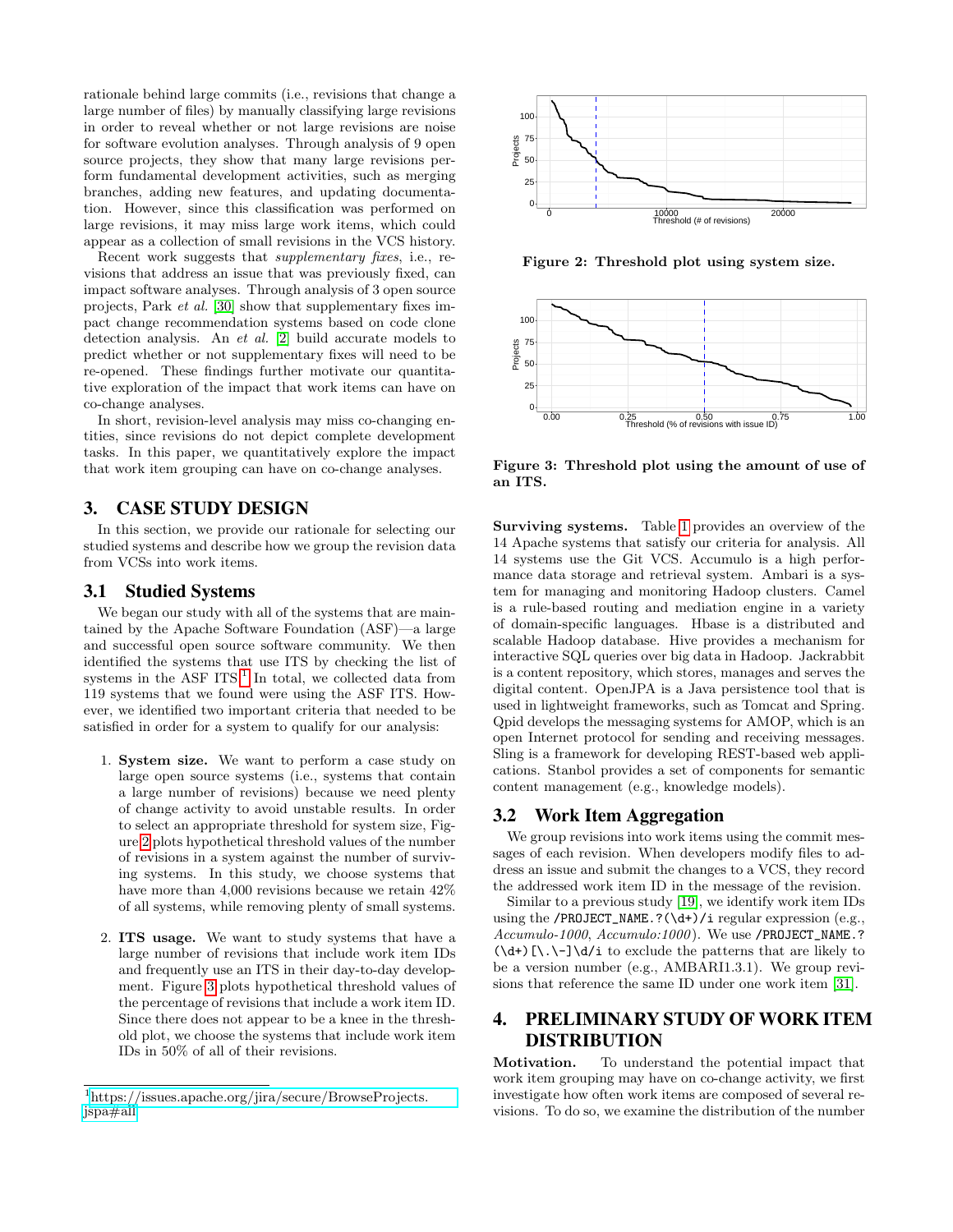| System     | Period                    | $#$ of revisions | $\#$ of revisions that | $%$ of revisions that | $\#$ of work items |
|------------|---------------------------|------------------|------------------------|-----------------------|--------------------|
|            |                           |                  | include work item ID   | include work item ID  |                    |
| Accumulo   | $2011/10/04 - 2015/03/13$ | 4,860            | 4,750                  | 97.7                  | 2,140              |
| Ambari     | $2011/08/30 - 2015/03/15$ | 9,936            | 9,756                  | 98.2                  | 8,529              |
| Camel      | $2007/03/19 - 2015/03/16$ | 19,157           | 11,209                 | 58.5                  | 6,287              |
| Cassandra  | $2009/03/02 - 2015/03/16$ | 10,925           | 6,243                  | 57.1                  | 4,751              |
| Cavenne    | $2007/01/21 - 2015/03/12$ | 4,297            | 2,561                  | 59.6                  | 855                |
| Derby      | $2004/08/11 - 2015/03/12$ | 8,018            | 6,519                  | 81.3                  | 3,509              |
| Hbase      | $2007/04/03 - 2015/03/16$ | 10,115           | 8,957                  | 88.6                  | 7,289              |
| Hive       | $2008/09/02 - 2015/03/14$ | 5,775            | 5.622                  | 97.4                  | 5315               |
| Jackrabbit | $2004/09/13 - 2015/03/13$ | 8,027            | 5,038                  | 62.8                  | 2,610              |
| Karaf      | $2007/11/26 - 2015/03/10$ | 4,588            | 2,913                  | 63.5                  | 1,809              |
| OpenJPA    | $2006/03/02 - 2015/03/12$ | 4,696            | 3,143                  | 66.9                  | 1,503              |
| Qpid       | $2006/09/14 - 2015/03/16$ | 13,904           | 7,623                  | 54.8                  | 4,253              |
| Sling      | $2007/09/09 - 2015/03/16$ | 12,228           | 6.997                  | 57.2                  | 3,411              |
| Thrift     | $2008/03/16 - 2015/03/15$ | 4,003            | 2,338                  | 58.4                  | 1,871              |

<span id="page-3-1"></span>Table 1: An overview of the studied systems.

<span id="page-3-2"></span>Table 2: The percentage of work items that are composed of 2 or more revisions.

| System    | % of work items | System                                                                                                  | % of work items |
|-----------|-----------------|---------------------------------------------------------------------------------------------------------|-----------------|
| Accumulo  | 44              | Hive                                                                                                    |                 |
| Ambari    | 9               | Jackrabbit                                                                                              | 27              |
| Camel     | 33              | Karaf                                                                                                   | 23              |
| Cassandra | 19              | OpenJPA                                                                                                 | 41              |
| Cayenne   | 62              | Qpid                                                                                                    | 33              |
| Derby     | 32              | Sling                                                                                                   | 34              |
| Hbase     | 15              | Thrift                                                                                                  | 14              |
|           |                 | $\operatorname*{Median}% \left( \mathcal{N}\right) \equiv\operatorname*{Area}\left( \mathcal{N}\right)$ | 29              |



<span id="page-3-3"></span>Figure 4: OpenJPA #1763 - an example of file spread.

of revisions per work item in each of the studied systems. The work items that have 2 or more revisions have the potential to impact revision-level analysis, since the co-change activity that is spread across the revisions of these work items will not be detected.

Approach. For each of the 14 studied systems, we group revisions into work items (see Section [3.2\)](#page-2-5). Then, we count the number of revisions in each work item and study its distribution for each studied system.

Results. Table [2](#page-3-2) shows the percentage of work items that consist of 2 or more revisions. The table indicates that the median value is 29%, the minimum value is 5% (Hive) and the maximum value is 62% (Cayenne). Indeed, over 29% of work items consist of 2 or more revisions in 7 of the 14 studied systems. Therefore, we suspect that we may obtain different results by conducting co-change analyses at the work item level instead of the revision-level.

A revision-level analysis would miss co-change activity in 5%-62% of work items in the studied systems. At least 29% of work items consist of 2 or more revisions in 7 of the 14 studied systems.

# <span id="page-3-0"></span>5. CASE STUDY RESULTS

In this section, we describe the results of our case study, which aims to better understand the impact that revisionlevel analysis can have on software evolution studies with respect to our research questions on file spread (RQ1, i.e., the files that are changed across the revisions of work items), time spread (RQ2, i.e., the time that elapses between the revisions of work items) and developer spread (RQ3, i.e., the number of developers who submitted revisions to address each work item).

For each research question, we describe the motivation, our approach to addressing the question, empirical observations about the distributions of work items and the impact that that type of spread can have on co-change analyses. We focus our study on the work items that consist of 2 or more revisions because they may be impacted by analysis at the work item level.

### (RQ1) File spread: How many different files are changed across the revisions of work items?

Motivation. If developers modify different files after the first revision of a work item, co-change analysis at revisionlevel will miss these related files.

Approach. We use the number of changed files within a work item as the file spread. To understand if the same files are changed, we split the modified files into those that are changed in the first revision of the work item and those that are changed after the first revision of the work item.

To understand file spread across the revisions of work items, we compute the percentage of files that are changed after the first revision of a work item. Specifically, we divide the number of the unique files that are changed after the first revision by the total number of unique files of the work item. For example, Figure [4](#page-3-3) illustrates the work item OPENJPA-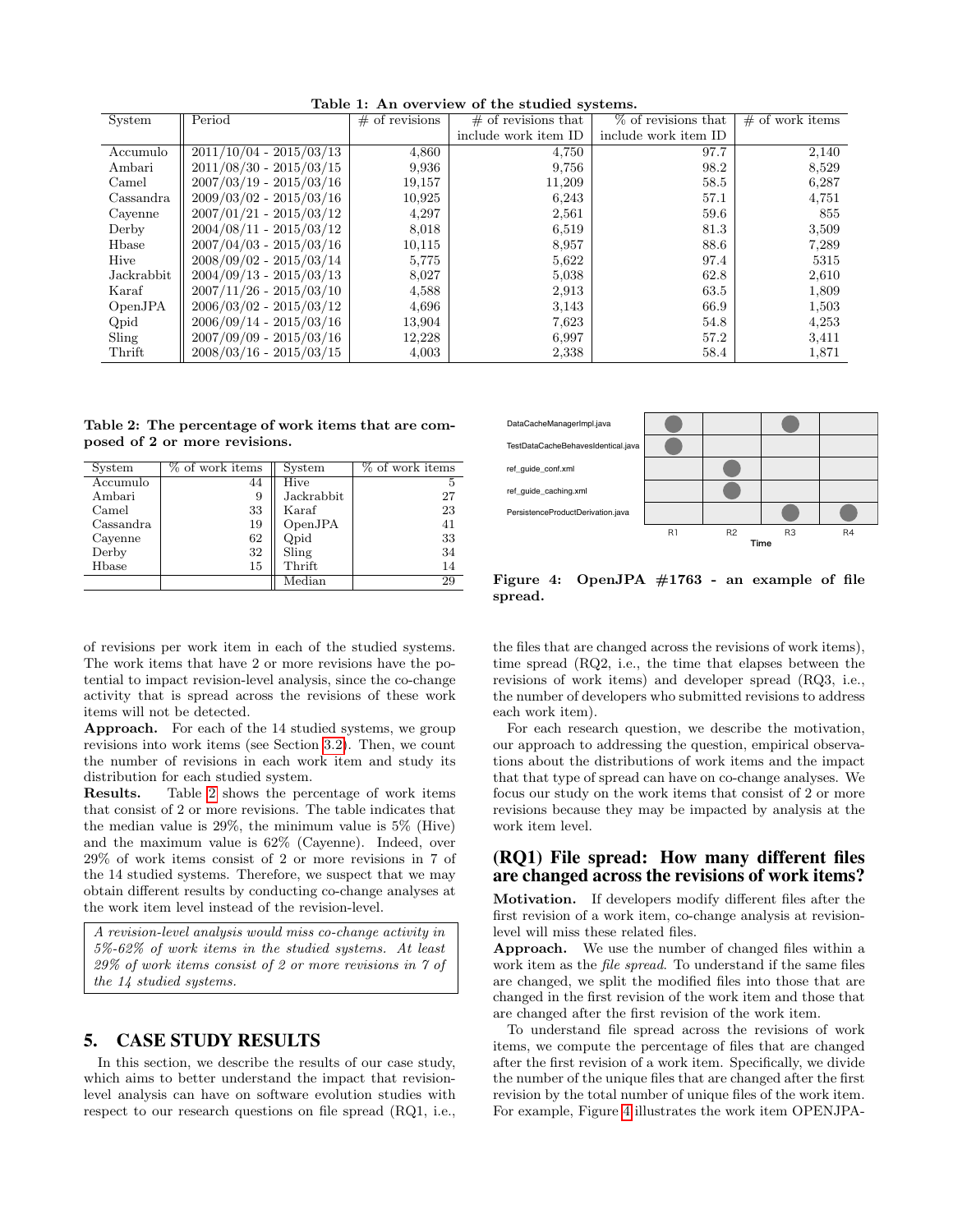

<span id="page-4-1"></span>Figure 5: The percentage of the files that are changed after the first revision in a work item.

1763, which is composed of four revisions. $^{2}$  $^{2}$  $^{2}$  As shown in Figure [4,](#page-3-3) while file DataCacheManagerImpl.java and Test-DataCacheBehavesIdentical.java are modified by the first revision, ref\_guide\_conf.xml and ref\_guide\_caching.xml are modified by the second revision, DataCacheManager-Impl.java and PersistenceProductDerivation.java are modified by the third revision and PersistenceProduct-Derivation.java is modified by the fourth revision. In this case,  $60\%$   $(\frac{3}{5})$  of the files are changed after the first revision. Observations. Figure [5](#page-4-1) shows the percentage of files that are changed after the first revision of the work items of the studied systems using beanplots. Beanplots are boxplots in which the vertical curves summarize the distribution of the dataset [\[20\]](#page-9-24). The solid horizontal lines indicate the median values of each system. The blue dashed line shows the median value across the 14 studied systems. The figure indicates that the smallest system-specific median value is 2% (Hive) and the largest system-specific median value is 43% (Jackrabbit). We find that the median value across the 14 studied systems is 24%. This file spread can impact the findings of co-change activities. In short, revision-level analyses will miss detecting co-change activities in the files that are changed after the first revision.

To gain a richer perspective about file spread, we manually inspect the work items that satisfy the following condition: the number of revisions is at least 5 and the percentage of files that are changed after the first revision is over 24% (i.e., larger than the overall median value).

For example, work item QPID-4575<sup>[3](#page-4-2)</sup> adds support for Visual Studio 2012. A developer changes cpp and h files in the first revision,<sup>[4](#page-4-3)</sup> then changes csproj files (XML-based build configuration files) in the fifth revision.<sup>[5](#page-4-4)</sup> Revision-level cochange analysis of production code and the build system would miss this co-change activity.

Furthermore, in the work item  $HIVE-1081$ , developers use 7 revisions to correct formatting and style issues in Java files. The number of changed files ranges between 21 and 480 in each revision and the total number of changed files

<span id="page-4-0"></span>2 <https://issues.apache.org/jira/browse/OPENJPA-1763>

<span id="page-4-2"></span>3 <https://issues.apache.org/jira/browse/QPID-4575>

<span id="page-4-3"></span>4 [https://github.com/apache/qpid/commit/](https://github.com/apache/qpid/commit/b111ea9e3690b34b47289a8f78cbaa0428f45442)

[b111ea9e3690b34b47289a8f78cbaa0428f45442](https://github.com/apache/qpid/commit/b111ea9e3690b34b47289a8f78cbaa0428f45442)

<span id="page-4-4"></span>5 [https://github.com/apache/qpid/commit/](https://github.com/apache/qpid/commit/157eef15ba4ce70c506ed9e7d50e1ffd1364d384)

<span id="page-4-6"></span>Table 3: The percentage of work items that are entirely composed of small revisions.

| System    | % of work items | System     | % of work items |
|-----------|-----------------|------------|-----------------|
| Accumulo  | 9               | Hive       | 13              |
| Ambari    |                 | Jackrabbit | 22              |
| Camel     | 42              | Karaf      | 26              |
| Cassandra | 6               | OpenJPA    | 6               |
| Cayenne   | 20              | Qpid       | 5               |
| Derby     | 33              | Sling      | 14              |
| Hbase     | 5               | Thrift     | 5               |
|           |                 | Median     |                 |

is 757. Some revisions are not large, but are involved in the larger work item. These types of work items introduce noise in studies of large revisions (e.g., Hindle *et al.* [\[17\]](#page-9-3))focusing on the revision-level may miss large work items, which appear as a collection of small revisions.

Impact. To quantitatively investigate the impact that work items can have on large change detection and analyses, we show how many work items that have a large number of changed files are entirely composed of small revisions. Hindle *et al.* [\[17\]](#page-9-3) define that a large revision as the top 1% of revisions that contain the largest number of files in a system. Through analysis of 9 open source systems, Hindle et al. [\[17\]](#page-9-3) show that many large revisions perform fundamental development activities, such as merging branches, adding new features, and updating documentation. However, since this classification was performed on large revisions, it may miss large work items, which could appear as a collection of small revisions in the VCS history.

We count the number of changed files within each work item, and then sort work items by the number of changed files. Similar to Hindle *et al.* [\[17\]](#page-9-3), we select the top 1\% of work items that modify the largest number of files in each studied system (i.e., large work items). Then, we compute the percentage of these large work items that are entirely composed of small revisions (i.e. revisions that do not appear in the top 1% of the largest revisions).

Table [3](#page-4-6) shows that  $1\% - 42\%$  of work items are entirely composed of small revisions (11% median). This indicate that an analysis of large changes that focuses on the revisionlevel will miss 11% of the largest changes in 7 of the 14 studied systems.

Analysis of only the first revision of work items (i.e., revision-level analysis) would miss 2%-43% of the cochanged files. Furthermore, at least 11% of large work items are entirely consist of small revisions in 7 of the 14 studied systems.

### (RQ2) Time spread: How much time elapses between the revisions of work items?

Motivation. If the time between a revision and the next revision is too long, we may not be able to detect that these revisions correspond to a single task when using revisioncentric techniques like the sliding time window.

**Approach.** We compute the *time spread*  $T_{w,r}$  of each pair of subsequent revisions  $r_{x-1}$  and  $r_x$  in a work item w by computing the elapsed time (in seconds) between  $r_{x-1}$  and  $r_x$ .

[<sup>157</sup>eef15ba4ce70c506ed9e7d50e1ffd1364d384](https://github.com/apache/qpid/commit/157eef15ba4ce70c506ed9e7d50e1ffd1364d384)

<span id="page-4-5"></span><sup>6</sup> <https://issues.apache.org/jira/browse/HIVE-1081>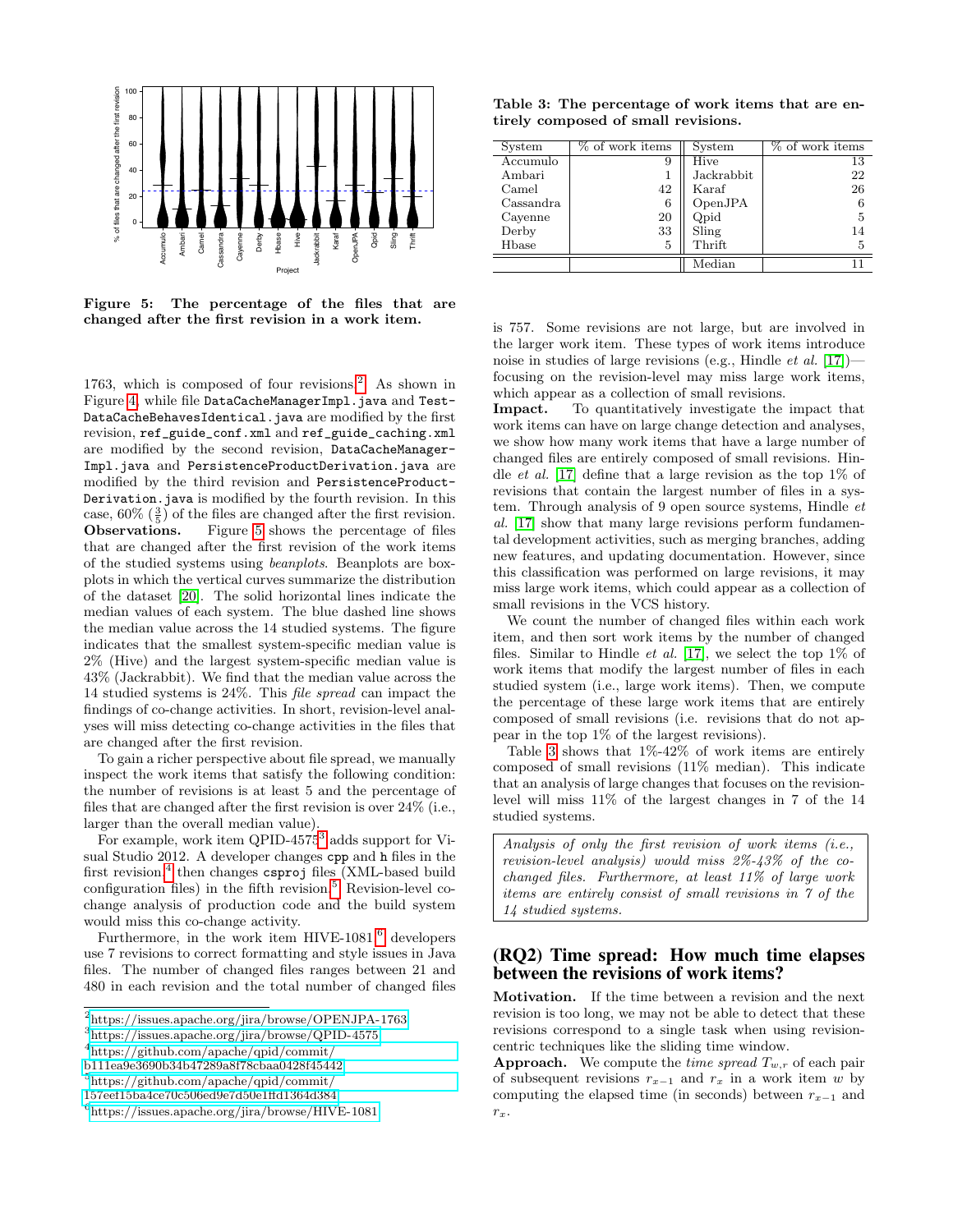

<span id="page-5-0"></span>Figure 6: The time spread among related revisions (i.e., revisions that appear in the same work item).

Observations. Figure [6](#page-5-0) shows the distribution of time spread values on a logarithmic scale (base 10). We find that 64% of time spread values are over 4 in log scale (i.e., about one hour). Furthermore, 14% of time spread values are over 6 in log scale (i.e., about one week).

**Impact.** To study the impact that *time spread* has on co-change analyses, we show how well the sliding time window technique approximates the revision grouping of work items. Some studies [\[22,](#page-9-16) [36\]](#page-9-17) and VCS migration tools (e.g.,  $\cos 2\sin^7$  $\cos 2\sin^7$  use the sliding time window technique that groups related revisions into work items. If this popular technique cannot detect the majority of the revisions that belong to larger work items, it may impact co-change analyses, as well as the results that are produced by VCS migration tools.

We compute the *time spread*  $T_{w,r}$  of each revision r in a work item  $w$  using the number of seconds between  $r$  and the previous revision  $r - 1$ . We set the sliding time window to 300 seconds to match the prior studies (200 seconds used by Zimmermann *et al.* [\[36\]](#page-9-17)  $+$  100 seconds of buffer time). Sliding time windows are frequently used to mitigate noise in software repositories [\[3\]](#page-8-7). If the time spread  $T_{w,r} \leq 300$ seconds, we can detect that revision  $r$  is part of the work item w using the sliding time window.

Figure [7,](#page-6-0) which depicts the three revisions of CAMEL-7525,[8](#page-5-2) provides an illustrative example of the time spread computation. Since the second revision is committed 258 seconds after the first revision, it can be grouped because the time spread is less than 300 seconds. Since the third revision is committed 232 seconds after the second revision, it can also be grouped. Note that the time spread is 232 seconds, and not  $258 + 232 = 490$  seconds.

Table [4](#page-6-1) shows the percentage of related revisions that cannot be grouped using the 300-second sliding time window. We exclude the first revisions in work items to calculate

<span id="page-5-1"></span><sup>7</sup> cvs2svn is a tool for migrating a CVS repository to Subversion and Git. It sets 5 minutes as a time window to group revisions in the time window as a work item.

<span id="page-5-2"></span><sup>8</sup> <https://issues.apache.org/jira/browse/CAMEL-7525>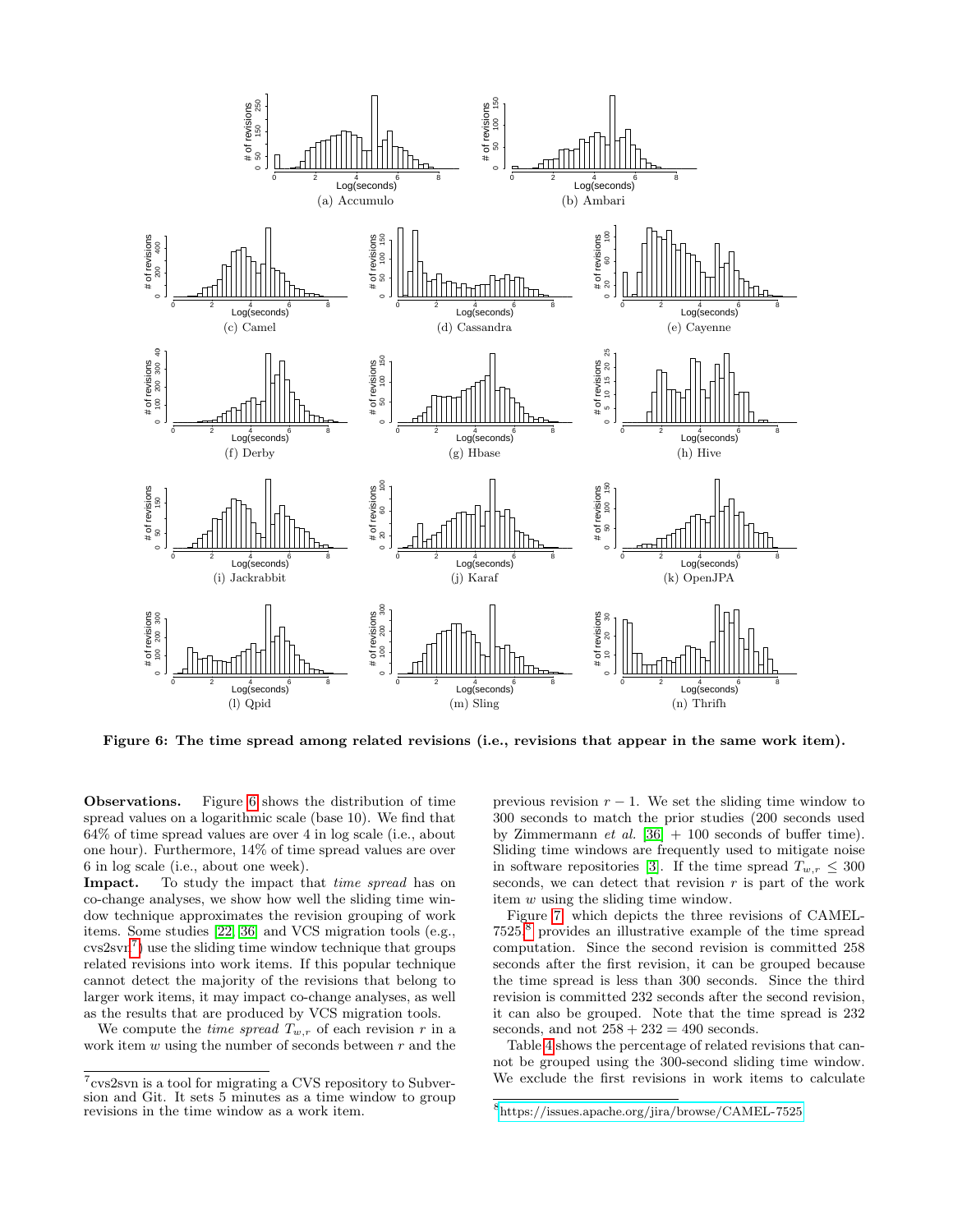

<span id="page-6-0"></span>Figure 7: An illustration of the time spread computation for the three revisions of CAMEL-7525.

<span id="page-6-1"></span>Table 4: The percentage of revisions that cannot be detected using a 300-second sliding time window.

| System    | $%$ of revisions | System     | $%$ of revisions |
|-----------|------------------|------------|------------------|
| Accumulo  | 82               | Hive       | 79               |
| Ambari    | 90               | Jackrabbit | 86               |
| Camel     | 91               | Karaf      | 84               |
| Cassandra | 48               | OpenJPA    | 93               |
| Cayenne   | 59               | Qpid       | 79               |
| Derby     | 97               | Sling      | 76               |
| Hbase     | 84               | Thrift     | 76               |
|           |                  | Median     | 83               |

the percentage, since there is no prior change from which we can compute the elapsed time. Surprisingly, the results show that 48%-97% of related revisions cannot be grouped using the sliding time window (median 83%).

We manually inspect the messages of the work items that cannot be grouped using the 300-second sliding time window. For example, developers may forget to add some related files in the first revision. We observe that there are cases where the sliding time window cannot detect related revisions that add files that were missing in the first revision. One example is ACCUMULO-1890, which describes how Accumulo recovers from a failure due to limited re-sources.<sup>[9](#page-6-2)</sup> In this work item, a developer modifies a test file across two revisions. 11 minutes elapse between the first and second revisions. The commit message of the second revi- $sion<sup>10</sup>$  $sion<sup>10</sup>$  $sion<sup>10</sup>$  states that the developer: "Forgot to re-add changes" before commit."

 $AMBARI-5504<sup>11</sup>$  $AMBARI-5504<sup>11</sup>$  $AMBARI-5504<sup>11</sup>$  is another example of an unintentionally omitted change. In this work item, developers update the layout of a web application using three revisions. The first revision updates 13 source code files, while the second revision, which appears 7 minutes of the first revision, adds 707 new lines of code in three new source code files. Although the commit message of the second revision does not explicitly mention that the revision is fixing a mistake in the prior revision, we believe that the files are missed in the first revision because it is unrealistic to implement 707 lines of code in 7 minutes.

The elapsed time between revisions of a work item is over an hour in  $64\%$  of cases. Furthermore, in 7 of the  $14$ studied systems, 83% of related revisions that belong cannot be grouped using a 300-second sliding time window.



<span id="page-6-5"></span>Figure 8: The number of developers per work item.

Table 5: The percentage (and count, shown in brackets) of work items modified by multiple developers.

<span id="page-6-6"></span>

| % of work items<br>System<br>modified by multiple devs<br>Accumulo<br>(309)<br>33<br>(200)<br>Ambari<br>25<br>(503)<br>24<br>Camel<br>(172)<br>Cassandra<br>19<br>(42)<br>Cayenne<br>8<br>(297)<br>27<br>Derby<br>(230)<br>Hbase<br>21<br>(54)<br>Hive<br>22<br>(167)<br>Jackrabbit<br>23<br>(104)<br>25<br>Karaf<br>(250)<br>OpenJPA<br>41<br>25<br>(344)<br>Qpid |  |  |  |
|--------------------------------------------------------------------------------------------------------------------------------------------------------------------------------------------------------------------------------------------------------------------------------------------------------------------------------------------------------------------|--|--|--|
|                                                                                                                                                                                                                                                                                                                                                                    |  |  |  |
|                                                                                                                                                                                                                                                                                                                                                                    |  |  |  |
|                                                                                                                                                                                                                                                                                                                                                                    |  |  |  |
|                                                                                                                                                                                                                                                                                                                                                                    |  |  |  |
|                                                                                                                                                                                                                                                                                                                                                                    |  |  |  |
|                                                                                                                                                                                                                                                                                                                                                                    |  |  |  |
|                                                                                                                                                                                                                                                                                                                                                                    |  |  |  |
|                                                                                                                                                                                                                                                                                                                                                                    |  |  |  |
|                                                                                                                                                                                                                                                                                                                                                                    |  |  |  |
|                                                                                                                                                                                                                                                                                                                                                                    |  |  |  |
|                                                                                                                                                                                                                                                                                                                                                                    |  |  |  |
|                                                                                                                                                                                                                                                                                                                                                                    |  |  |  |
|                                                                                                                                                                                                                                                                                                                                                                    |  |  |  |
|                                                                                                                                                                                                                                                                                                                                                                    |  |  |  |
| (232)<br>Sling<br>19                                                                                                                                                                                                                                                                                                                                               |  |  |  |
| Thrift<br>(81)<br>32                                                                                                                                                                                                                                                                                                                                               |  |  |  |
| median<br>25<br>215                                                                                                                                                                                                                                                                                                                                                |  |  |  |

### (RQ3) Developer spread: How many developers are involved across revisions of a work item?

Motivation. The sliding time window technique assumes that all revisions not only appear in the same time window, but also that the same developer commits all revisions [\[22,](#page-9-16) [36\]](#page-9-17). However, Xuan and Filkov [\[32\]](#page-9-25) find that synchronous development (i.e., different developers modifying the same files during a certain period) plays an important role in the development of open source systems. If several developers collaborate on a work item across revisions, the conventional techniques like sliding time window will not detect that these revisions correspond to a single task. In this question, we investigate how often the commits that address a work item are distributed among multiple developers.

Approach. We call the number of developers that are involved in a work item its developer spread. We compute the developer spread for each work item of the studied systems, and then investigate the distribution of developer spread. If the developer spread of a work item is more than one, we flag the work item as collaborative.

Observations. Figure [8](#page-6-5) shows a beanplot of the number of developers that are involved in the work items of each

<span id="page-6-2"></span><sup>9</sup> <https://issues.apache.org/jira/browse/ACCUMULO-1890>

<span id="page-6-3"></span> $10$ [https://git-wip-us.apache.org/repos/asf?p=accumulo.git;h=](https://git-wip-us.apache.org/repos/asf?p=accumulo.git;h=a40a6d4) [a40a6d4](https://git-wip-us.apache.org/repos/asf?p=accumulo.git;h=a40a6d4)

<span id="page-6-4"></span> $\rm ^{11}$ <https://issues.apache.org/jira/browse/AMBARI-5504>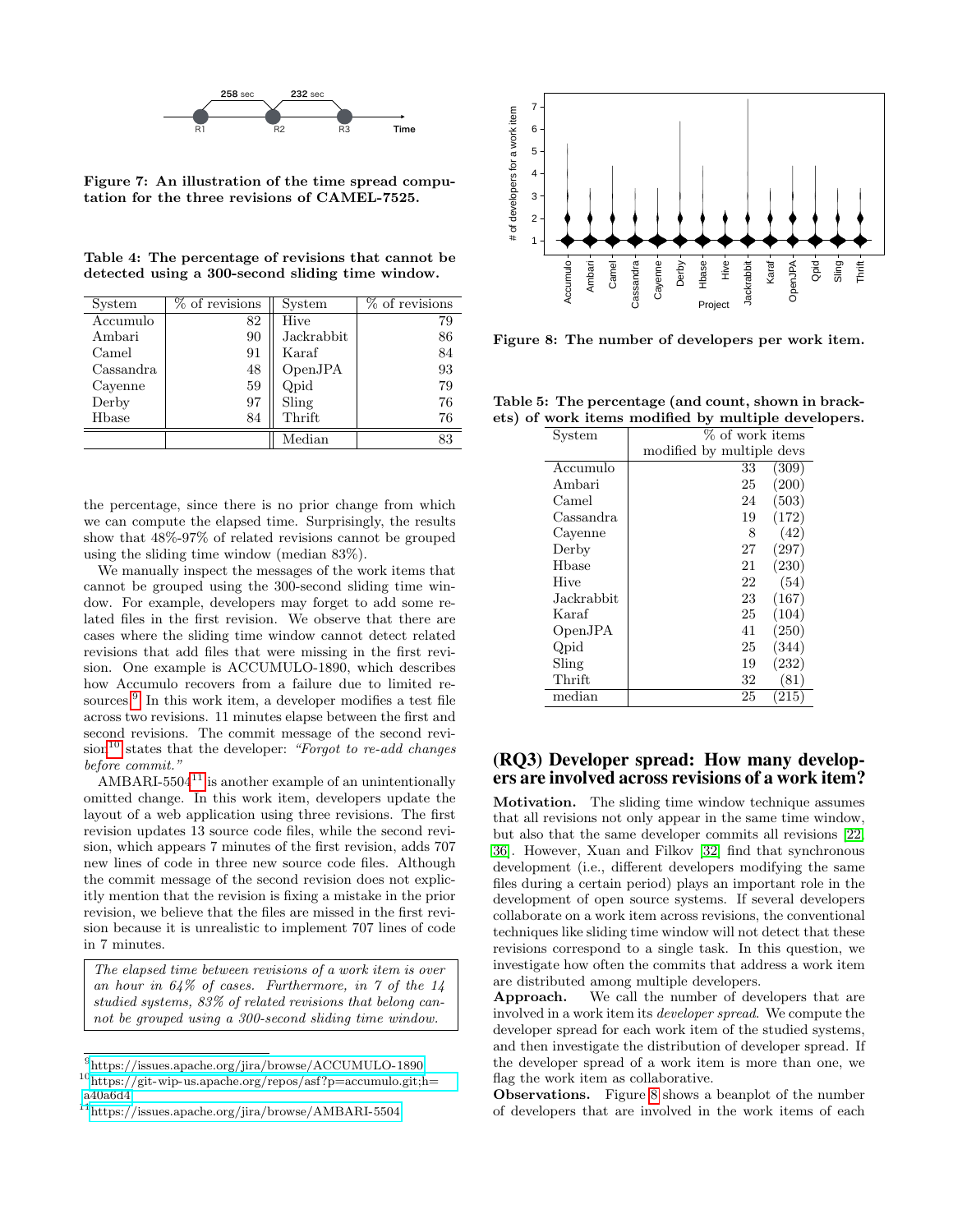

<span id="page-7-1"></span>Figure 9: An illustration of the detection of synchronous development at the revision level using DERBY-2999.

<span id="page-7-3"></span>Table 6: The percentage of work items that have synchronous development that cannot be detected using revision-level analysis with a variety of time window configurations.

| System     |       | % of work items  |                   |
|------------|-------|------------------|-------------------|
|            | 1 day | $5 \;{\rm days}$ | $10 \text{ days}$ |
| Accumulo   | 67    | 42               | 32                |
| Ambari     | 33    | 15               | 14                |
| Camel      | 53    | 28               | 20                |
| Cassandra  | 77    | 63               | 49                |
| Cavenne    | 75    | 68               | 57                |
| Derby      | 77    | 55               | 44                |
| Hbase      | 62    | 41               | 32                |
| Hive       | 66    | 32               | 30                |
| Jackrabbit | 72    | 55               | 48                |
| Karaf      | 71    | 57               | 48                |
| OpenJPA    | 78    | 61               | 55                |
| Qpid       | 76    | 57               | 48                |
| Sling      | 76    | 62               | 55                |
| Thrift     | 88    | 67               | 56                |
| median     | 74    | 56               | 48                |

studied system. Although the majority of work items involve one developer, there are still many collaborative work items. Interestingly, there are work items that involve 5 or more developers in Accumulo, Derby and Jackrabbit.

Table [5](#page-6-6) shows the percentage and number of work items that are modified by multiple developers. We find that 8%- 41% of work items involve multiple developers. The median across the 14 studied systems is 25%.

Impact. To study the impact that *developer spread* has on co-change analyses, we study how often work items have collaborative development that cannot be detected by the method proposed by Xuan and Filkov [\[32\]](#page-9-25), which is depicted in Figure [9.](#page-7-1) Xuan and Filkov [\[32\]](#page-9-25) define synchronous development as a set of revisions where one file is modified by multiple developer within a time window. In DERBY- $2999<sup>12</sup>$  $2999<sup>12</sup>$  $2999<sup>12</sup>$  developers use two revisions to convert an sql file to a java test file. In Figure [9,](#page-7-1) the developer 'A' changes LockTableTest.java and other 6 files, then the developer 'B' changes LockTableTest.java within 1 day of developer 'B's commit. In this example, we can flag the collaborative



<span id="page-7-4"></span>Figure 10: The example of CASSANDRA-5185 collaborative activity that can only be detected at the work item level.

work item as having synchronous development using Xuan and Filkov's method. However, synchronous development will miss collaborative work items that stretch beyond the sliding time window.

Table [6](#page-7-3) shows the percentage of work items having synchronous development that cannot be detected using Xuan and Filkov's method. Indeed, we find that 33%-88% of collaborative work items have synchronous development that cannot be detected with a 1-day time window (74% median). Even with a 10-day time window, 14%-57% of collaborative work items have synchronous development that cannot be detected (48% median).

We also investigate collaborative work items that cannot be detected at the revision-level, i.e., revisions that are submitted by different developers that modify different files, but appear under the same work item. Figure [10](#page-7-4) shows how we detect this work item level collaboration. In CASSANDRA- $5185<sup>13</sup>$  $5185<sup>13</sup>$  $5185<sup>13</sup>$  developers use two revisions to fix links to data directories in Cassandra 1.2.0. In Figure [10](#page-7-4) developer 'C' changes HintedHandOffManager.java and MigrationManager.java, and developer 'D' changes Directories.java. We find that this type of collaboration is not rare—27%-83% of collaborative work items involve developers modifying different files, and hence, cannot be detected at the revision-level.

Multiple developers collaborate by submitting different revisions of 8%-41% of work items. Moreover, in 7 of the 14 studied systems, 48% of work items that involve multiple developers cannot be grouped using conventional techniques at the revision-level.

### <span id="page-7-0"></span>6. THREATS TO VALIDITY

In this section, we discuss the threats to the validity of our study and its conclusions.

#### 6.1 Construct Validity

We assume that developers generally record the work item ID in the commit message of related revisions. However, in reality, developers may omit the work item ID [\[7\]](#page-8-8). To combat this bias, we focus our study on systems that we can link at least 50% of the revisions to work items. Nonetheless, better linkage between work items and revisions may yield more accurate results.

<span id="page-7-2"></span><sup>12</sup><https://issues.apache.org/jira/browse/DERBY-2999>

<span id="page-7-5"></span><sup>13</sup><https://issues.apache.org/jira/browse/CASSANDRA-5185>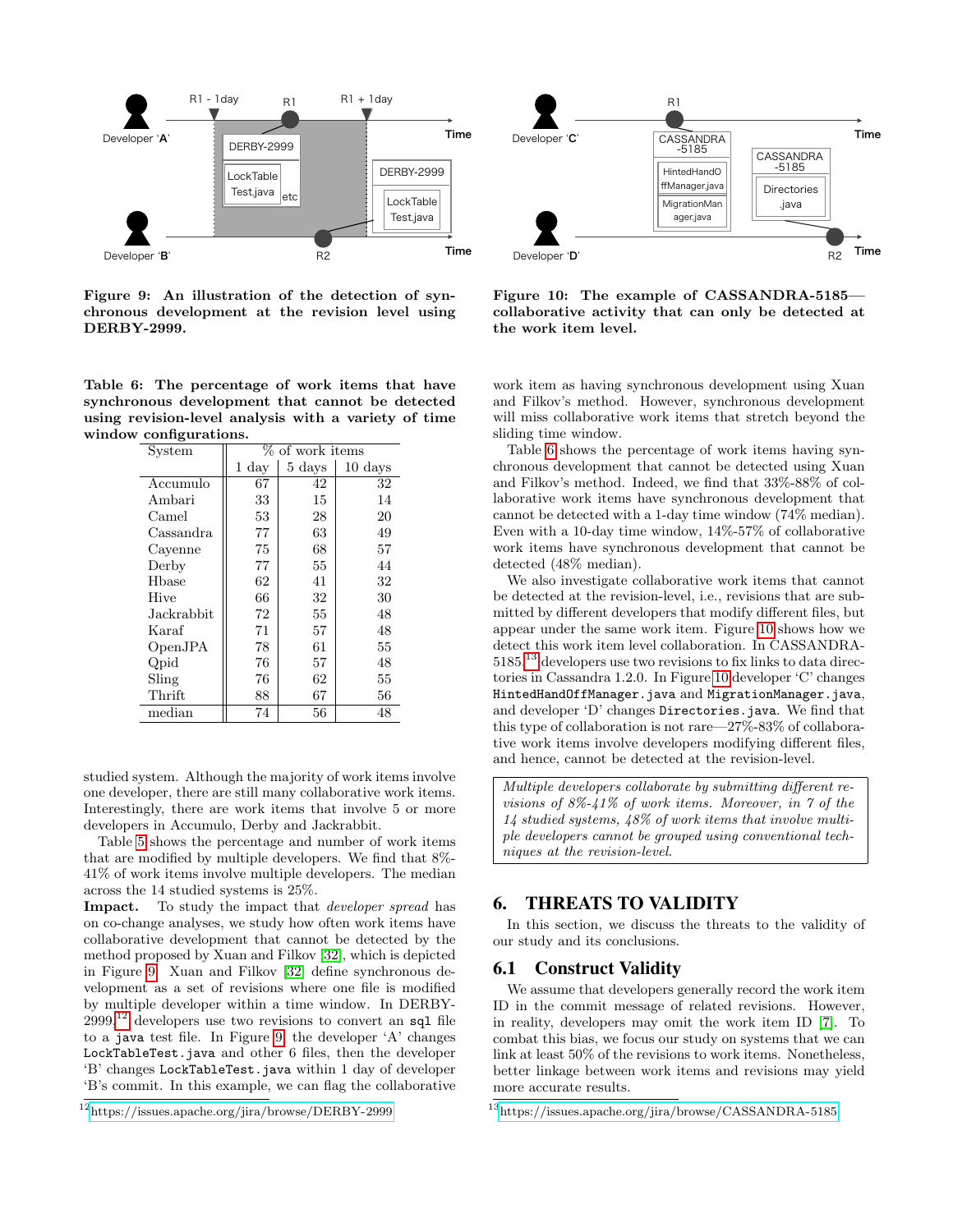# 6.2 Internal Validity

We group revisions that have the same work item ID as a work item using regular expressions. These regular expressions may miss some patterns that detect work item IDs. However, we manually inspected several commit messages to check whether or not there are false positives (i.e., the number is identified as a work item ID when in fact it is actually not). Again, better linkage between work items and revisions may yield more accurate results.

Some studies report that there are tangled changes, which are unrelated or loosely related code changes in a single revision [\[16,](#page-9-26) [23\]](#page-9-27). Tangled changes may introduce noise into our datasets. For example, if a developer changes file A to fix a bug and file B to add a new feature, but commits the changes using one revision or work item, our analysis will still group the two changes together. In future work, we plan to study tradeoffs between work item grouping and tangled change splitting.

# 6.3 External Validity

We use datasets that we collected from the Apache Software Foundation. Our findings may not generalize to all software systems. However, we set two important criteria that are need to be satisfied and study 14 systems of different sizes and domains.

We set two thresholds to select appropriate systems for our case study. Although we chose the threshold values based on the distribution of the surviving systems using threshold plots, selecting different threshold values may provide different results.

# <span id="page-8-3"></span>7. CONCLUSIONS

Substantial research in the software evolution field aims to recover knowledge about development from system history that is archived in repositories. Although the data that is archived in these repositories can be analyzed at several different granularities, there are many studies on software evolution at the revision-level. However, the revision-level is often too fine-grained to accurately depict development tasks. For example, while some developers may use one revision per task, others may use several revisions. Such a fine granularity may impact the findings of co-change analyses.

In this paper, we set out to better understand the impact that task granularity can have on co-change analyses. Through a case study of 14 systems that are maintained by the Apache Software Foundation, we observe that:

- Analysis of only the first revision of work items would miss 2%-43% of the co-changed files.
- At least an hour elapses between the related revisions of 64% of the studied work items. A 300-second sliding time window (a common setting in software evolution studies) will miss this co-change activity.
- Multiple developers are involved with the revisions of 8%-41% of the studied work items. Since the sliding time window technique assumes that revisions are committed by the same author, it may miss this collaborative co-change activity.

Through additional impact analyses, we observe that in 7 of the 14 studied systems:

- 11% of large work items entirely consist of small revisions, which will cause large revision filters and analyses to miss important changes.
- 83% of co-change revisions cannot be detected using a 300-second sliding time window.
- 48\% of work items that involve multiple developers have synchronous development that cannot be detected by revision-level analysis.

Given the impact that work item grouping, we recommend that future software evolution studies (especially co-change analyses) be performed at the work item level.

### 8. ACKNOWLEDGMENTS

This research was partially supported by JSPS KAKENHI Grant Number 15H05306 and the Natural Sciences and Engineering Research Council (NSERC) of Canada.

### 9. REFERENCES

- <span id="page-8-4"></span>[1] A. Alali, B. Bartman, C. D. Newman, and J. I. Maletic. A preliminary investigation of using age and distance measures in the detection of evolutionary couplings. In Proc. Working Conf. on Mining Software Repositories (MSR'13), pages 169–172, 2013.
- <span id="page-8-6"></span>[2] L. An, F. Khomh, and B. Adams. Supplementary bug fixes vs. re-opened bugs. In Proc. Working Conf. on Source Code Analysis and Manipulation (SCAM'14), pages 205–214, 2014.
- <span id="page-8-7"></span>[3] J. Aranda and G. Venolia. The secret life of bugs: Going past the errors and omissions in software repositories. In Proc. Int'l Conf. on Software Engineering (ICSE'09), pages 298–308, 2009.
- <span id="page-8-5"></span>[4] L. Aversano, G. Canfora, L. Cerulo, C. Del Grosso, and M. Di Penta. An empirical study on the evolution of design patterns. In Proc. European Software Engineering Conf. and Symposium on the Foundations of Software Engineering (ESEC/FSE'07), pages 385–394, 2007.
- <span id="page-8-0"></span>[5] L. A. Belady and M. M. Lehman. A model of large program development. IBM Syst. J., 15(3):225–252, 1976.
- <span id="page-8-2"></span>[6] N. Bettenburg, W. Shang, W. M. Ibrahim, B. Adams, Y. Zou, and A. E. Hassan. An empirical study on inconsistent changes to code clones at the release level. Sci. Comput. Program., 77(6):760–776, 2012.
- <span id="page-8-8"></span>[7] C. Bird, A. Bachmann, E. Aune, J. Duffy, A. Bernstein, V. Filkov, and P. Devanbu. Fair and balanced?: Bias in bug-fix datasets. In Proc. European Software Engineering Conf. and Symposium on the Foundations of Software Engineering (ESEC/FSE'09), pages 121–130, 2009.
- <span id="page-8-1"></span>[8] M. Di Penta, D. M. German, Y.-G. Guéhéneuc, and G. Antoniol. An exploratory study of the evolution of software licensing. In Proc. Int'l Conf. on Software Engineering (ICSE'10), pages 145–154, 2010.